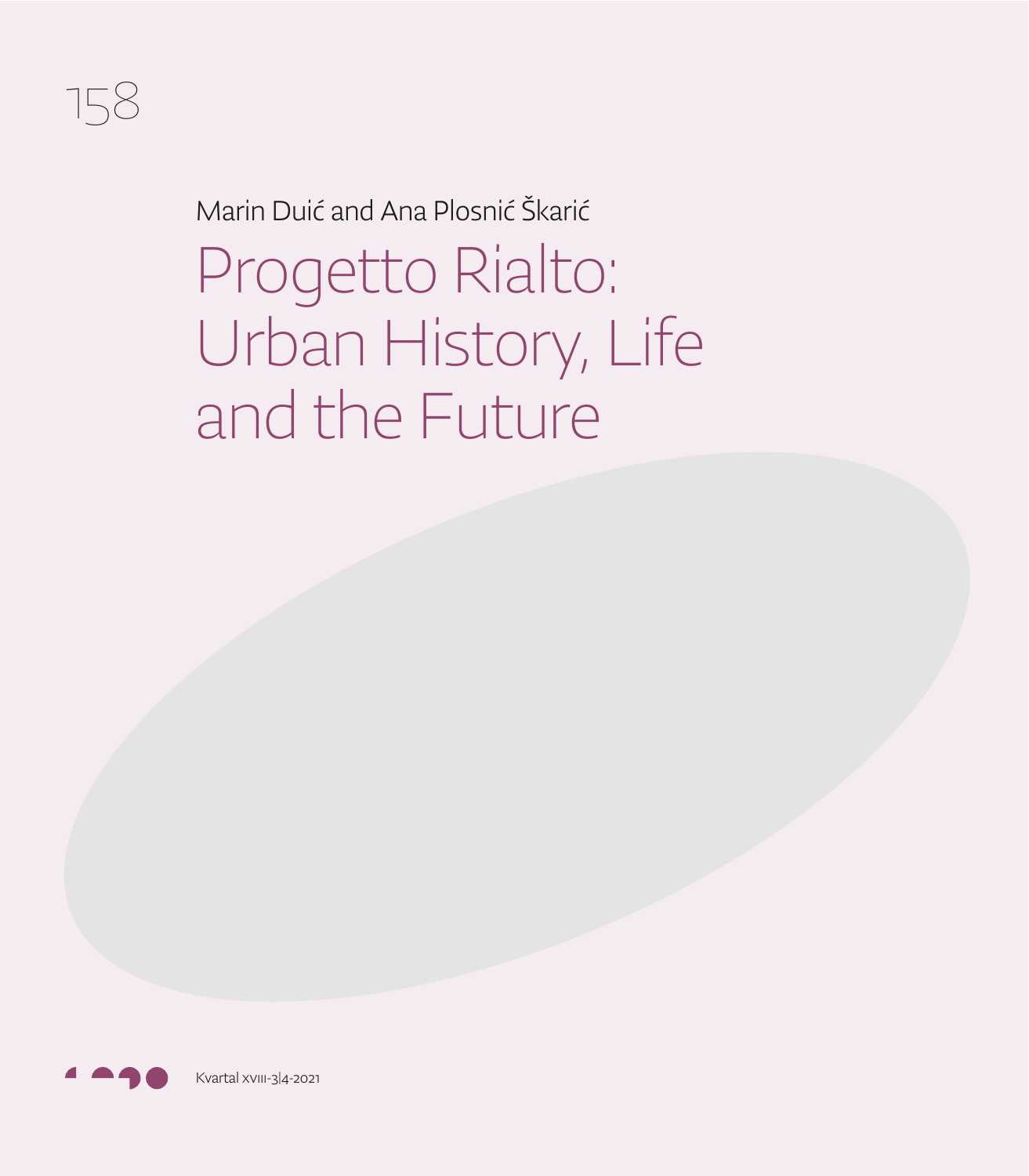Progetto Rialto (https://www.progettorialto.org/) is a ground-breaking project. It gathers distinguished scholars, who disseminate their knowledge, as well as citizens living and working in Venice, all working towards the same goal: to preserve the inherited quality of urban life and to deliver it to future generations.

 $\frac{1}{\sqrt{\frac{1}{1}}\pi}$ The heart of the project is Professor Donatella Calabi, whose academic achievements are recognized worldwide, and are too extensive to be listed here. However, the two most important aspects of her work should be emphasised: her teaching work as a professor at IUAV University in Venice and her supervising work as the Co-PI of the project *Visualising Venice*. Through both, she has educated many generations of scholars around the globe. Now, with Progetto Rialto, she has been gathering institutions and academics with whom she has been collaborating for decades, as well as fellow citizens with whom she has been sharing everyday life in Venice and its lagoon. The goal of the project is to strengthen the collaboration between public and private entities for a better understanding of the history and the present state of the merchant area of the Rialto, with the aim of revitalizing it successfully. It second goal is the foundation of a museum where the importance of Venice on the global market throughout the centuries would be displayed, along with visualizations of its urban development and changes. The museum would also serve as a gathering point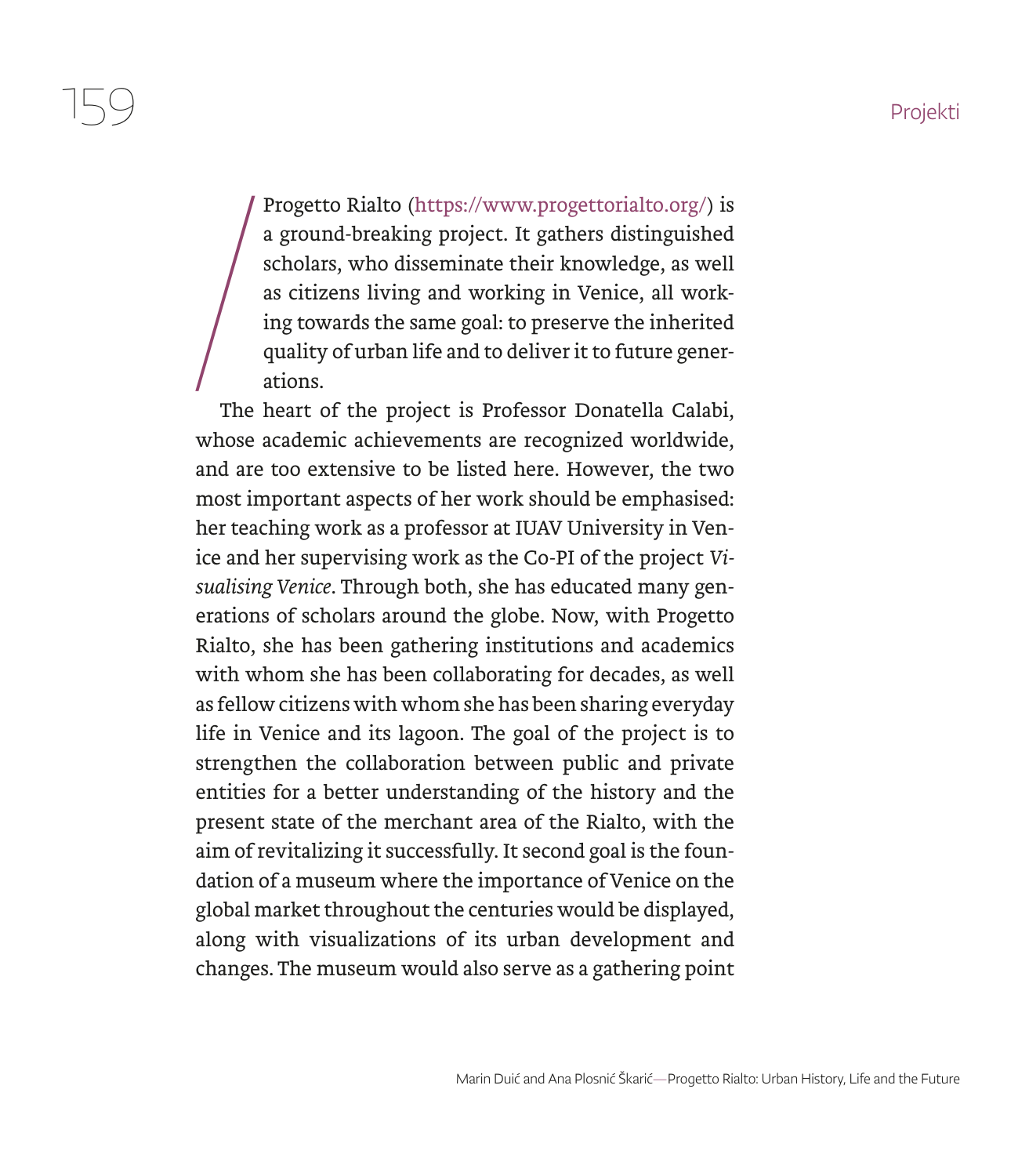for discussions on the preservation of the urban life that many cities are struggling for and as an educational centre where the best ideas and practices would be disseminated.

The institutions supporting the project are Università IUAV and Ca' Foscari di Venezia, Archivio di Stato di Venezia, Dipartimento Beni Culturali dell'Università di Padova, Accademia di Belle Arti, Ateneo Veneto, Istituto Veneto di Scienze, Lettere ed Arti, Fondazione Cini, Associazione degli Artigiani and La Confederazione Nazionale dell'Artigianato e della Piccola e Media Impresa.

With the collaboration of the Galerie dell Accademia di Venezia, a series of public lectures was held. The first lecture was delivered by Donatella Calabi, introducing the project and emphasizing the importance of Venice as a historical global market and the impact that it had on the urban community and quality of life. It was followed by lectures by distinguished academics, highlighting multiple topics relating to Venice's rich urban history: Maurice Aymard (EHESS), Deborah Howard (U of Cambridge), Luca Molà (U of Warwick), Anna Bellavitis (U de Rouen-Normandie), Luciano Pezzolo (Ca'Foscari), Ludovica Galeazzo (I Tatti–The Harvard University Center for Italian Renaissance Studies), Elena Svalduz (U di Padova), Mauro Bondioli (Ars Nautica–Institute for Maritime Heritage, Tkon), Gian Maria Varanini (Deputazione di Storia Patria per le Venezie), Gianmario Guidarelli (U di Padova), Giulio Manieri Elia (Gallerie dell'Accademia di Venezia), Gabriele Matino and Paolo

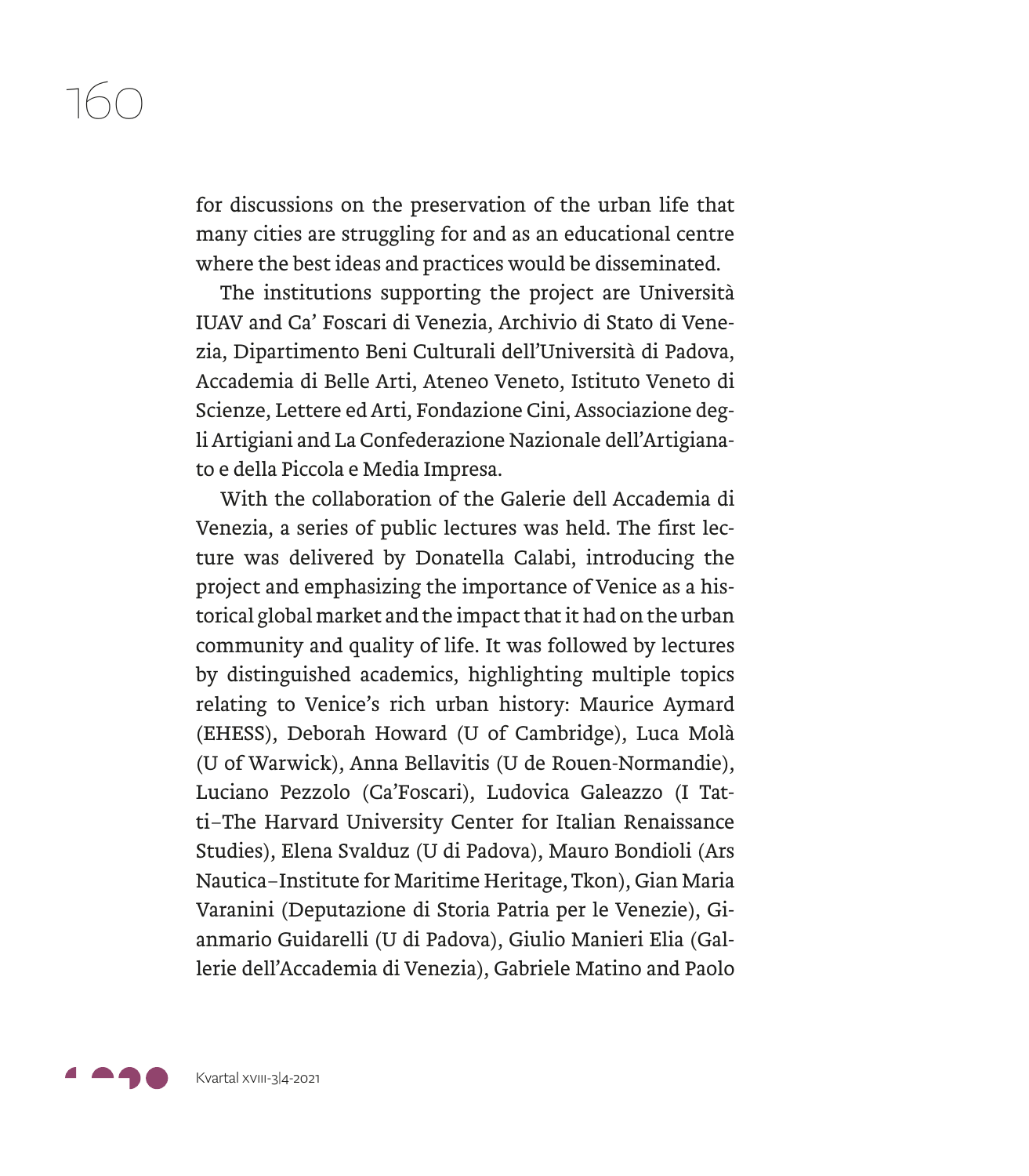Lucchetta. Due to the pandemic, the lectures were transferred from in-person events to online events on the Zoom platform, but they are all recorded and available on the project's website.

In April 2021 a book entitled *Venezia 1576, la peste–una drammatica cronaca del Cinquecento*, edited by Donatella Calabi, Luca Molà, Simone Rauch and Elena Svalduz was published and launched online, reminding us of another pandemic that the city had successfully tackled. Another book by Donatella Calabi soon followed: *Venezia è viva e chiede aiuto*, published by Liana Levi. The book further promotes the efforts of the project. The other activities of the Progetto Rialto have been well presented in the video *A Historical Journey in the 'Rialto Market Place' (The Past–The Present–The Future*), produced under the scholarly direction of Elena Svalduz. The video uncovers a 3D model of the old Rialto bridge, made by Mirka Dalla Longa, taking us back in time and revealing the changes that this urban area underwent. It also introduces us to the Venetians who are still working in the vicinity of the Rialto, and who are determined to preserve the knowledge of their arts and crafts as well as caring for the spaces they use - their stores. They are Marina and Susanna Sent, glass artists, Stefano and Daniele Attombri, designers, and Iginio Mascari, who runs an enoteca. A special role is played by Andrea Vio, the owner of the *banco di pesce*. Selling fresh fish and seafood, which was caught that very night in the lagoon, he cherishes the tradition of his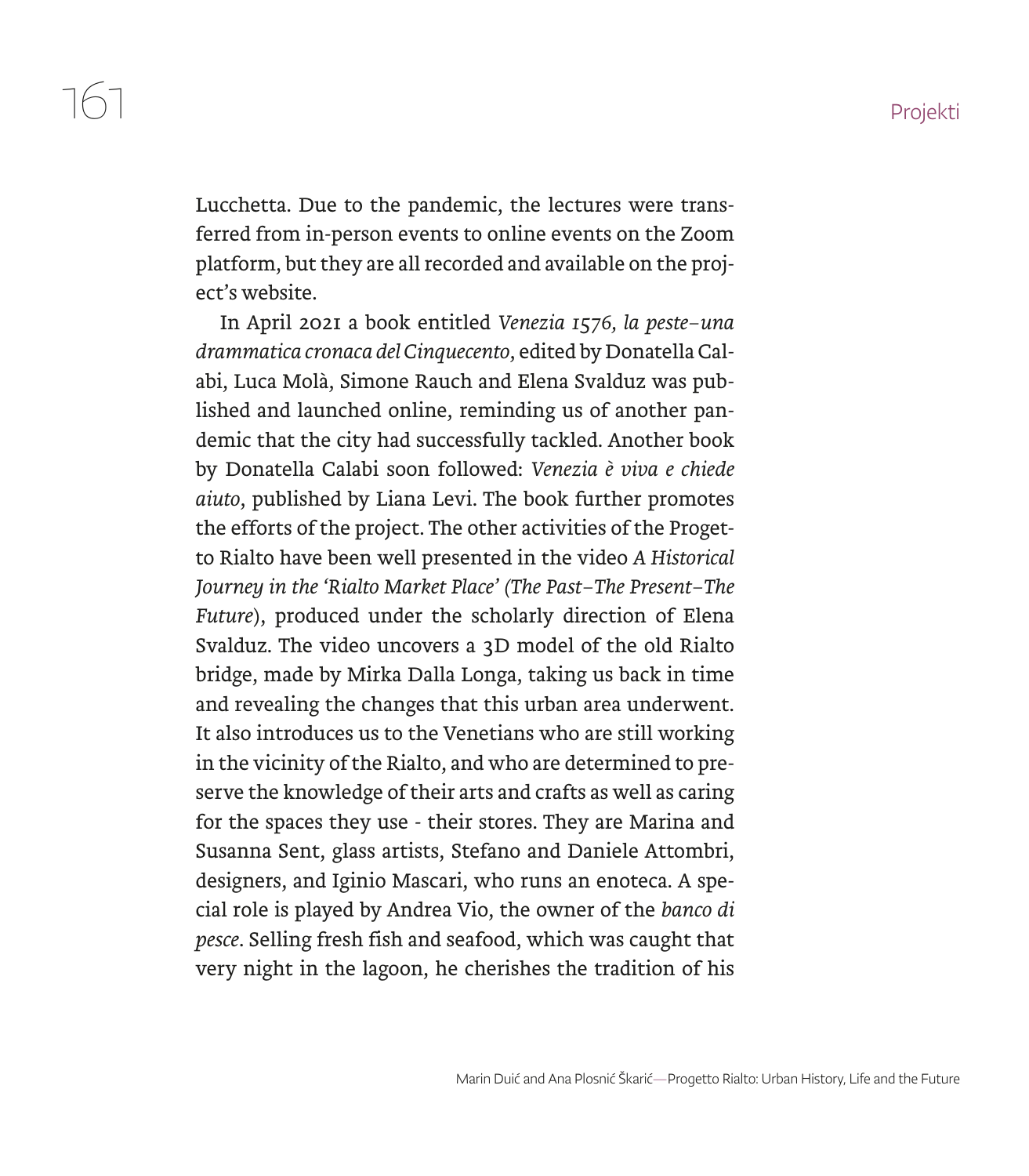ancestors by providing quality food to Venice's citizens, as well as offering popular recipes on the project's website under the section entitled *Dal banco alla tavola*. Furthermore, Andrea Vio is a member of the project's Steering Committee, and is highly active in persuading the city government to act promptly for the sake of Venice.

All these efforts, experiences and knowledge are further disseminated, aiming at educating young scholars to understand the importance of the preservation of Venetian urban life, to learn how to act and further develop new methods, as well as to create a global network of academics and citizens in order to preserve keep inherited urban sites of value around the world.

The international summer school Market Spaces, Production Sites, and the Sound Landscape of European Cities: From History to Regeneration was held in 2020–2021. It consisted of two intensive three-day meetings in September and March, and attendees' activities in between. Although it was meant to be partly held in person, due to the pandemic it took place only online.

The September part started with an introductory lecture by Donatella Calabi, where participants learned about the history and problems of the Venetian Rialto Market as well as the methodology needed to address the challenges of historic markets in modern times. Several case studies of historic markets or contemporary renovations of markets were presented: Marcus Binney (Save Europe's Heritage) and Sharon

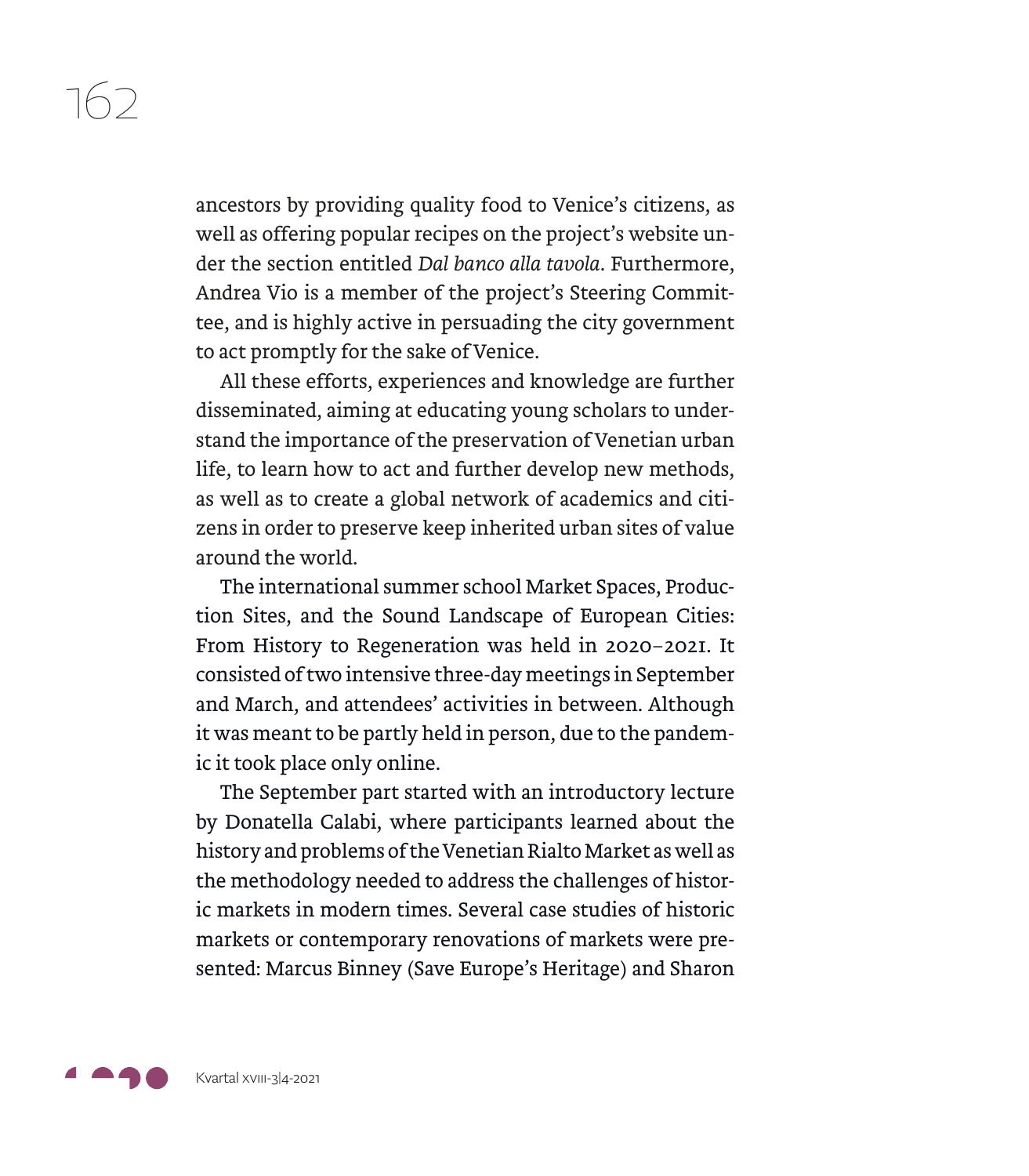$163$  Projekti

Ament on Smithfield Market, which is now the Museum of London; Peter Stabel (U Antwerpen) set an example for the cities of the Hanseatic League; Natacha Coquery (U Lyon 2) presented on 18th-century Parisian markets; Soléne Rivoal (U de Tours) spoke of Venice and Toulouse; and Umberto Montano (Mercato Centrale) on the markets of Florence, Turin, and Milan. Since the emphasis of the summer school was placed on Venice, the lectures also dealt with the history of the city. Deborah Howard contextualized trade with the East; Luca Molà provided insight into the art of luxury in Venice; Laura Moretti (U of St. Andrews) discussed the art trade in 16th century Venice; Anna Bellavitis (U Rouen) talked about women, work, and trade in early modern Venice, and Simone Sfriso (U of Portsmouth) spoke of Venice as a city of commons. It was also necessary to consider the modern tourist context, so we learned from Nicola Orio (U di Padova) about 'smart tourism' and its advantages and disadvantages, and Ludovica Galeazzo showed us how to use modern technologies to present the historical context of a space.

The participants had to translate the information they obtained about the history of the markets in the first part of the summer school, including the problems and possibilities of individual localities, into solutions for specific spaces and tasks for the second part of the summer school. A total of 31 participants from Europe, North and South America and Asia were divided into six groups and developed their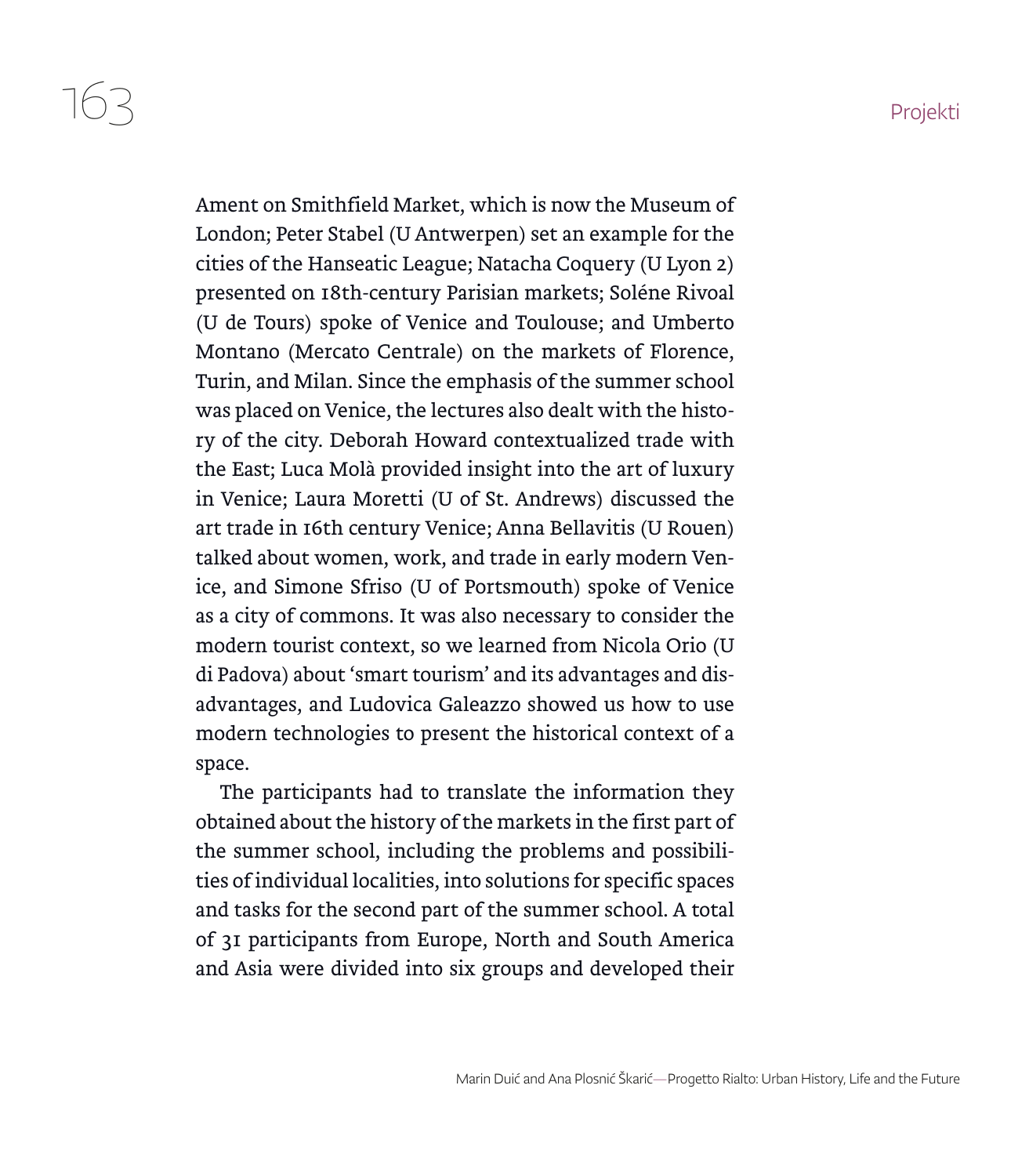solutions from September to March, when the second part of the summer school took place.

In addition to the presentation of the works, in the second part of the summer school, Elena Svalduz spoke about the relationship between architecture and trade in Venice and Padua; Andrea Caracausi (U di Padova) on sites of production; Martina Massaro (U di Padova) took us through the past, present, and future of the Rialto Market; Paolo Zavagna (Conservatorio di Musica "Benedetto Marcello" di Venezia) presented the project *Venezia Soundmap*; Nuria Schoenberg Nono and Roberto Calabretto (U di Udine) gave the introduction to Olivier Mille's 1988 film *Archipel Luigi Nono;* Giulio Manieri Ellia and Roberta Battaglia (both from Gallerie dell'Accademia) took us on a virtual tour through the Gallerie dell'Accademia, and Giovanni Caniato (Archivio di Stato di Venezia) showed us the tools used in the archive.

Six groups of participants presented their solutions. The first group proposed an urban regeneration project for the Rialto Market in Venice and the second group for the main 'piazze' in Padua. The third group of participants explored the possibilities of a museum in the Rialto Market, while the fourth group worked on a virtual space project in collaboration with the 'Progetto Rialto'. The fifth group proposed a project on Venetian arts and crafts history, and the sixth group worked on a draft exhibition entitled *The 19th-Century Projects for the Rialto Pescheria (i.e., Fishmarket)*. The participants in the summer school were architects, art historians,